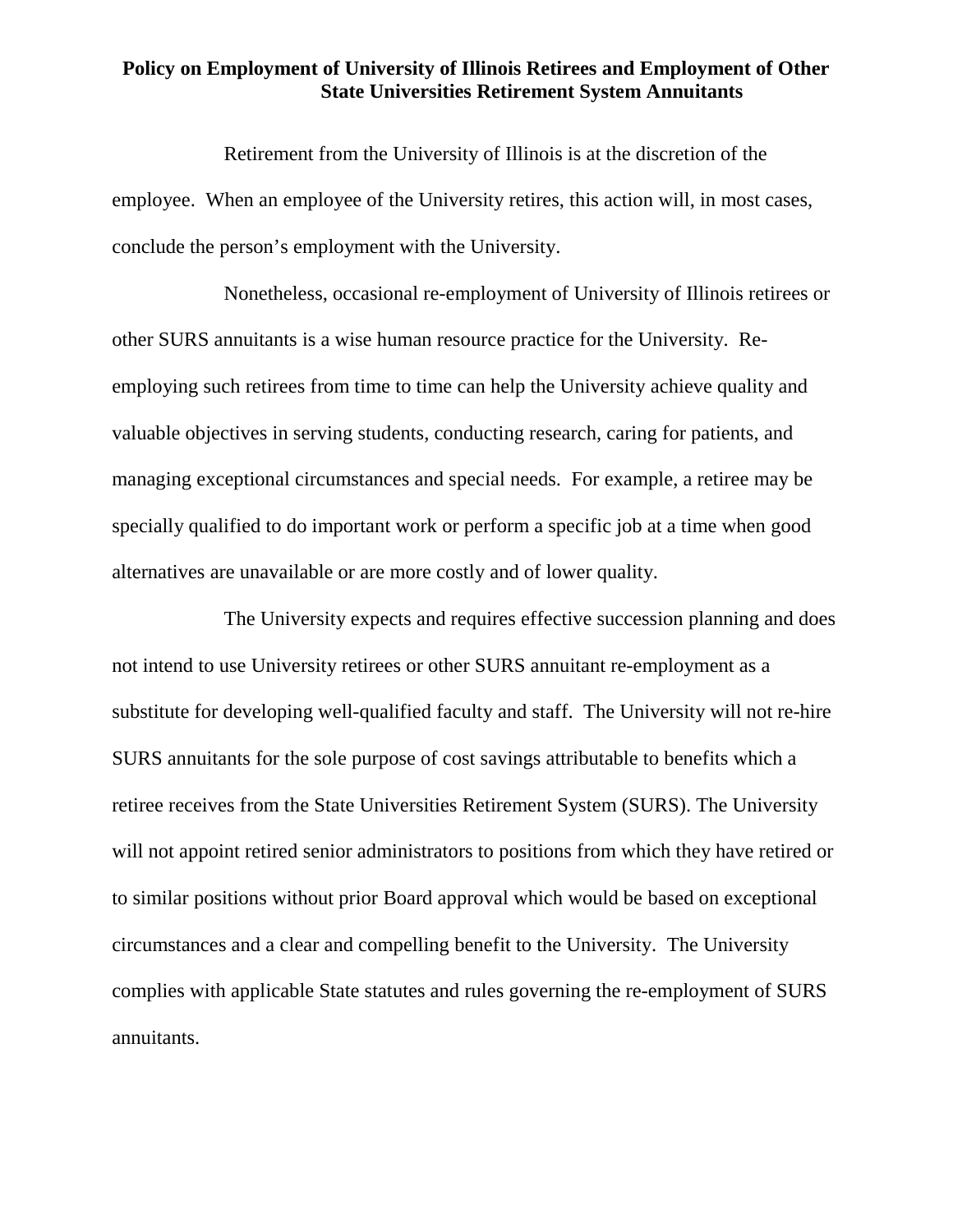The requirements of this policy also apply to re-hiring of SURS annuitants pursuant to statutes and rules established for the State Universities Civil Service System, applicable to all Illinois public universities.

## **Approval and Reporting of Employment of University of Illinois Retirees and Employment of Other State Universities Retirement System Annuitants**

University of Illinois retirees and other SURS annuitants in the following categories may be re-employed for the purposes described without prior Board approval. For purposes of this policy, reporting is required only for University of Illinois retirees and other SURS annuitants who are receiving monthly annuity payments. Reporting is not required for SURS annuitants who are receiving their annuity through the Self-Managed Plan or a lump sum payment. However, all appointments must have prior approval by the appropriate campus and/or central administrator(s):

- Retired faculty re-employed to teach courses or advise students and perform other related services on a part-time occasional basis.
- Retired faculty or staff re-employed to conduct research on appointments funded by grants and contracts.
- Retired clinical faculty or other clinical professionals re-employed to provide patient care on a part-time or occasional basis.
- Retiree re-employed in an hourly academic/research/faculty/clinical capacity.
- Retiree re-employed as extra help on a temporary basis.
- Retiree re-employed into status civil service position.
- Retiree re-employed on a temporary basis other than above to perform staff functions when other options are not feasible.